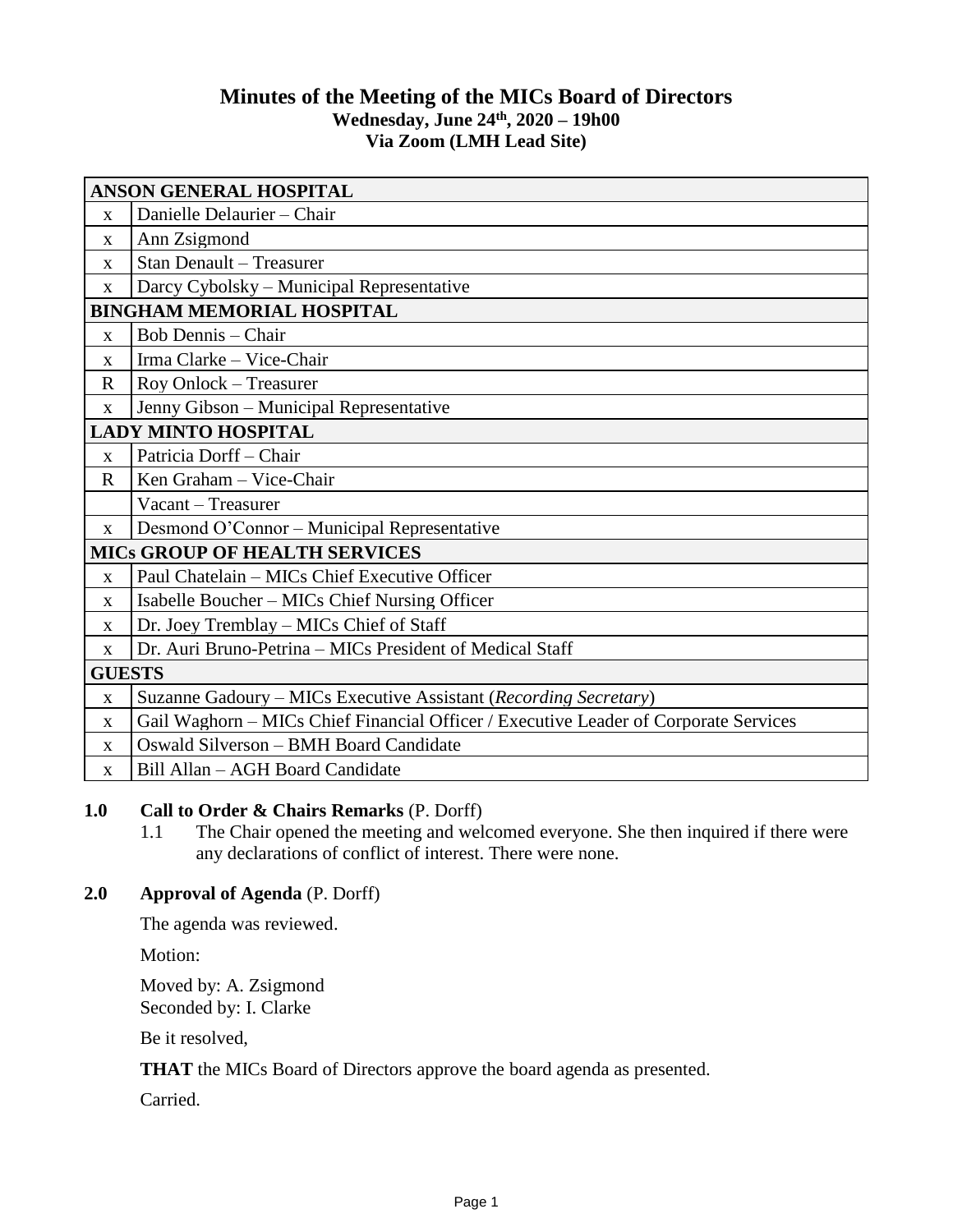#### **3.0 Trustee Education / Presentations**

3.1 N/A

#### **4.0 Approval of Minutes (P. Dorff)**

4.1 Minutes of the MICs Board of Directors meeting held May 27<sup>th</sup>, 2020 were provided for information.

Motion<sup>.</sup>

Moved by: I. Clarke Seconded by: D. O'Connor

Be it resolved,

**THAT** the MICs Board of Directors approve the minutes of the meeting held May  $27<sup>th</sup>$ , 2020 as presented.

Carried.

#### **5.0 Follow-Up Items**

- 5.1 Review of the 2020-2021 Board Work Plan
	- The Board Work Plan was reviewed for the month of June.
	- The 2019-2020 Annual General Report was made available on SharePoint and the MICs website.
	- Physicians and other allied health professionals' hospital privileges are being deferred until September.
	- The committee list was sent to the board chairs to complete.
	- The corporate scorecard is being presented today.
	- The capital budgets were approved in May.

#### **6.0 MICs Finance**

- 6.1 Line of Credit: (G. Waghorn)
	- We currently have a line of credit of \$500,000 and asking for approval to apply to increase it to \$1,000,000

Moved by: D. O'Connor Seconded by: I. Clarke

Be it resolved,

**THAT** the MICs Board of Directors approve the increase of the Line of Credit to \$1,000,000

Carried.

#### **7.0 Presentations/Reports** (P. Dorff)

- 7.1 Chief Executive Officer Report: (P. Chatelain)
	- The report was provided for information.
	- The CEO provided the following overview:

There were 65 regional cases in total; no new positive cases for 26 weeks but 2 new active cases occurred in Timmins recently bringing us to a total of 67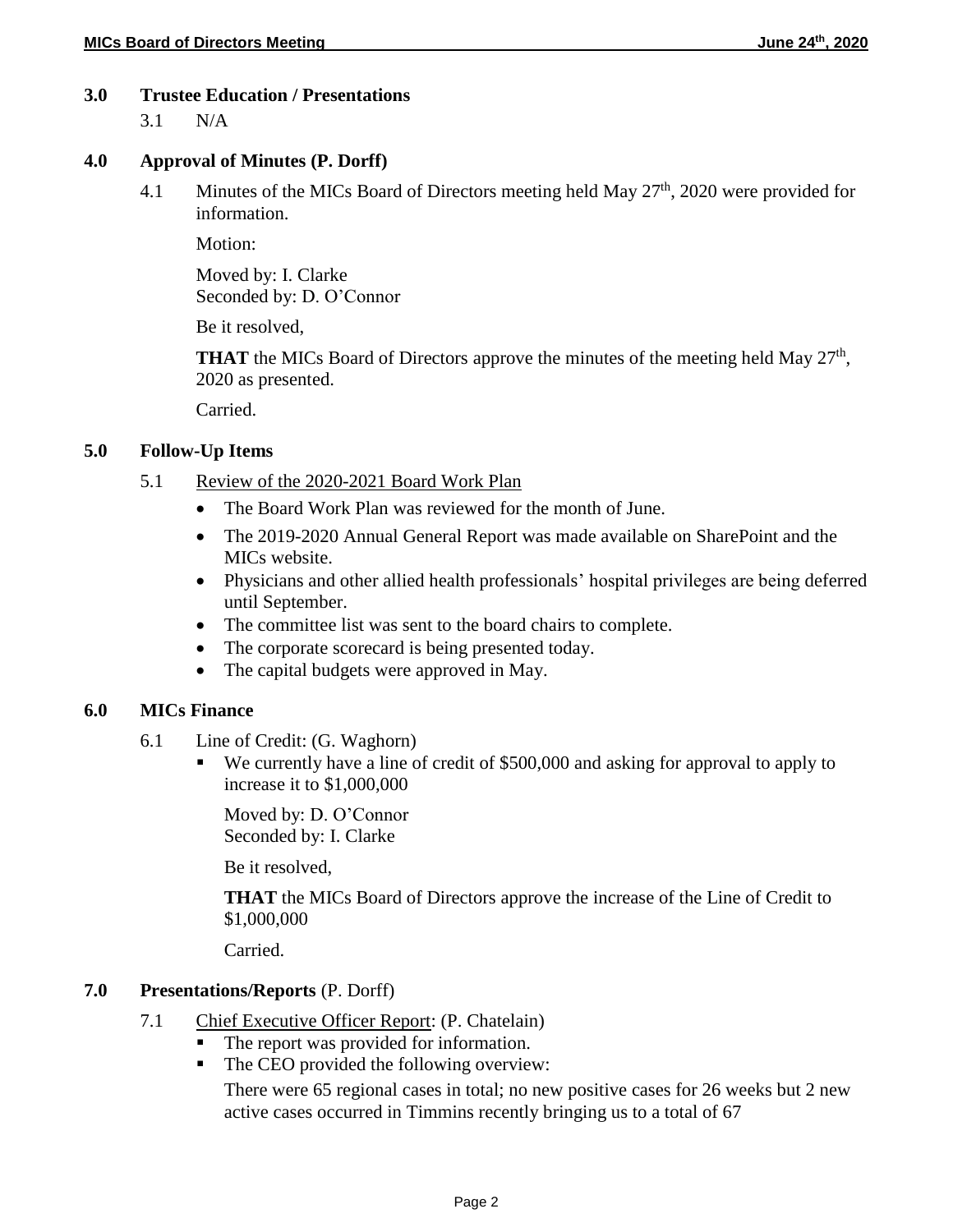We continue to work on COVID-19 planning. Some of the highlights are:

- $\triangleright$  gradually reopening our outpatient services, Lab, DI and Day Surgery
- $\geq$  allowing outdoor visitation in Long-Term Care; planning for indoor visitation
- staffing our two Assessment Centers; planning for the future of COVID testing
- $\triangleright$  testing our LTC team members (twice in June) and acute care staff once
- $\triangleright$  constant education and communication to our physicians, team members and community members
- $\triangleright$  daily searching and procuring Personal Protective Equipment; ensure we always have 30 days of supplies
- We are still waiting for approval of over \$2.2 million in ECP grant funding proposals that were submitted for all sites. Phase II of the LMH Lab renovations is on hold until we hear back from the mechanical engineer. AGH Lab renovations is 98% complete. The chillers and freight elevator upgrade at BMH have resumed as of May 4<sup>th</sup>, 2020. The Honeywell energy project has also resumed.
- We received new base funding for 2020-21 in June. This includes a 1% small hospital allocation and annualized hospital pressure funding.
	- o \$222K (LMH), \$474K (AGH) and \$129K (BMH)
	- o ONA settled on a 1% salary increase for this fiscal year and another 1% effective April 2021
- Board Members were invited to ask questions.
- 7.2 Chief Nursing Officer Report: (I. Boucher)
	- The CNO provided the following overview:
	- Occupancy remains lower than usual at all sites especially at AGH; AGH has the most capacity to admit patients
	- Some ALC patients have now been admitted to LTC
	- We are working on a gradual reintroducing of outpatient services, specifically lab and DI; reintroducing visiting specialist clinics; Dr. Raveendran's clinic is booked for July  $10<sup>th</sup>$ ; other clinics will begin as early as August
	- Endoscopy services will resume as soon as scopes are allowed to be performed
	- Hospital visits started this week with restrictions in place; visitors are respecting the rules; no drop-ins are allowed
	- We have recruited several RNs; we are still recruiting for BMH and LMH
	- We are preparing an offer for a pharmacy technician
	- The College of Pharmacists has confirmed their on site annual inspection in September
	- The Patient Care Team is meeting tomorrow to finalize their goals and objectives.
	- Board members were invited to ask questions.
	- They asked how people can get their COVID test results; there is a link available; it will be emailed to them tomorrow.

### **8.0 Medical Staff** (Dr. J. Tremblay)

- 8.1 Chief of Staff Report:
	- Dr. Tremblay provided a verbal report.
		- $\triangleright$  He recommends that the AGH OR be converted to a negative pressure room in order to have the same standard as LMH; it is a best practice and will protect OR staff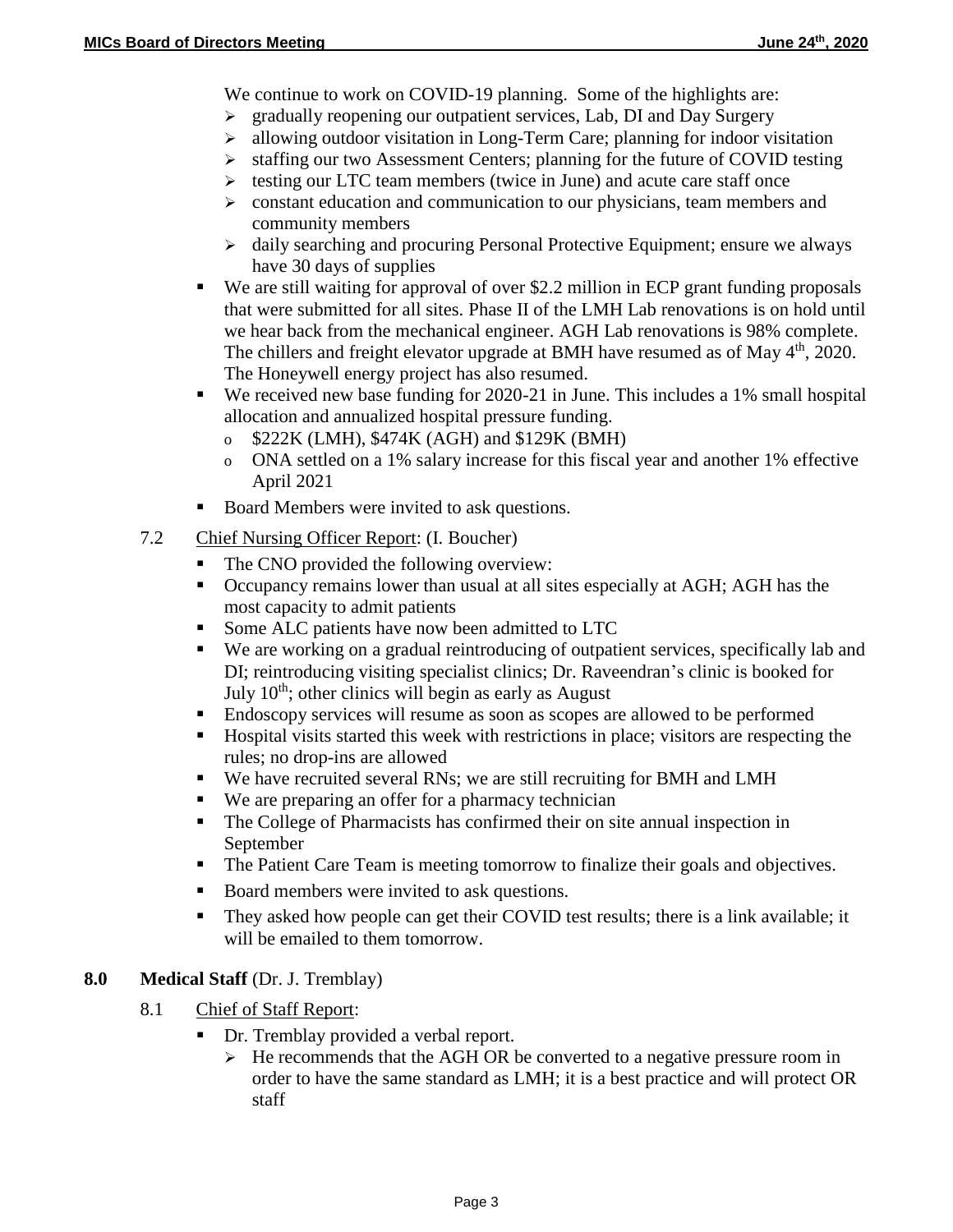- $\triangleright$  Over 60% of general surgeons and anesthetists have deemed gastroscopies as GMPs
- $\triangleright$  Physician recruitment remains our first priority; we are looking for 1 to 2 physicians per community
- Dr. Bethune has been reaching out to NOSM and other physicians, the Chief of Staff and the Dean
- $\triangleright$  The MICs Credentialing Committee met on June 22<sup>nd</sup> via Zoom to review all applications for reappointment; the committee will be recommending all applicants to the Medical Advisory Committee at the September meeting
- $\triangleright$  Surgical cases started on June 8<sup>th</sup>; there is a lot of prep work before and after each surgery; patients are screened by the clerk over the phone prior to a pre-op check
- $\triangleright$  We are slowly reintroducing outpatient services and consulting with specialists to reconvene visiting specialist clinics such as urology as soon as possible
- $\triangleright$  Working with engineers to set up the endoscopy suite

# **9.0 LHIN / MOHLTC Business** (P. Chatelain)

9.1 N/A

# **10.0 MICs Quality Committee** (I. Boucher)

- 10.1 Ouality Committee Minutes
	- Minutes of the meeting held March  $18<sup>th</sup>$ , 2020 were provided for information.
- 10.2 Corporate Scorecard Q4
	- Legend blue is optimal; green is good; yellow is caution; red is critical; purple is in development and black indicates not reported at this time
	- Total Margin: no data available
	- Medication Reconciliation at Discharge (QIP): AGH-88% / BMH-100% / LMH-88%
	- Readmission of Mental Health Patients (QIP): no data available
	- Resident Satisfaction (QIP): SCM-50% / RC-100% / VM-100%
	- ER Client Satisfaction (QIP): AGH-91% / BMH-96% / LMH-100%
	- Inpatient Client Satisfaction: AGH-92% / BMH-100% / LMH-93%
	- Acknowledgement of Complaints (QIP): AGH-100% / BMH-100% / LMH-100%
	- LTC Acknowledgement of Complaints (QIP): SCM-100% / RC-100% / VM-100%
	- Percentage of Total Alternate Level of Care Days (QIP): AGH-54% / BMH-67% / LMH-59%
	- Number of Emergency Department Visits: AGH-1,758 / BMH-527 / LMH-2,194
	- Harmful Falls Experienced (LTC) QIP: no data available
	- Hand Hygiene Compliance Before (Hospital): AGH-NR / BMH-92% / LMH-100%
	- Hand Hygiene Compliance Before (LTC): SCM-NR / RC-94% / VM-94%
	- Workplace Violence Incidents Reported (QIP): AGH-0 / BMH-1 / LMH-0
	- Discharged Patient Summaries (QIP): AGH-63% / BMH-64% / LMH-37%
	- Potential Avoidable ER Visits (LTC) QIP: no data available
	- Turnover Rates: 14% annual rate
	- Sick Incidents:  $474/1,693$
	- **Employee Satisfaction: NR**
	- Next accreditation is slated for 2022; will have to start preparing in the fall

# **11.0 Site Business** (P. Dorff)

11.1 Anson General Hospital: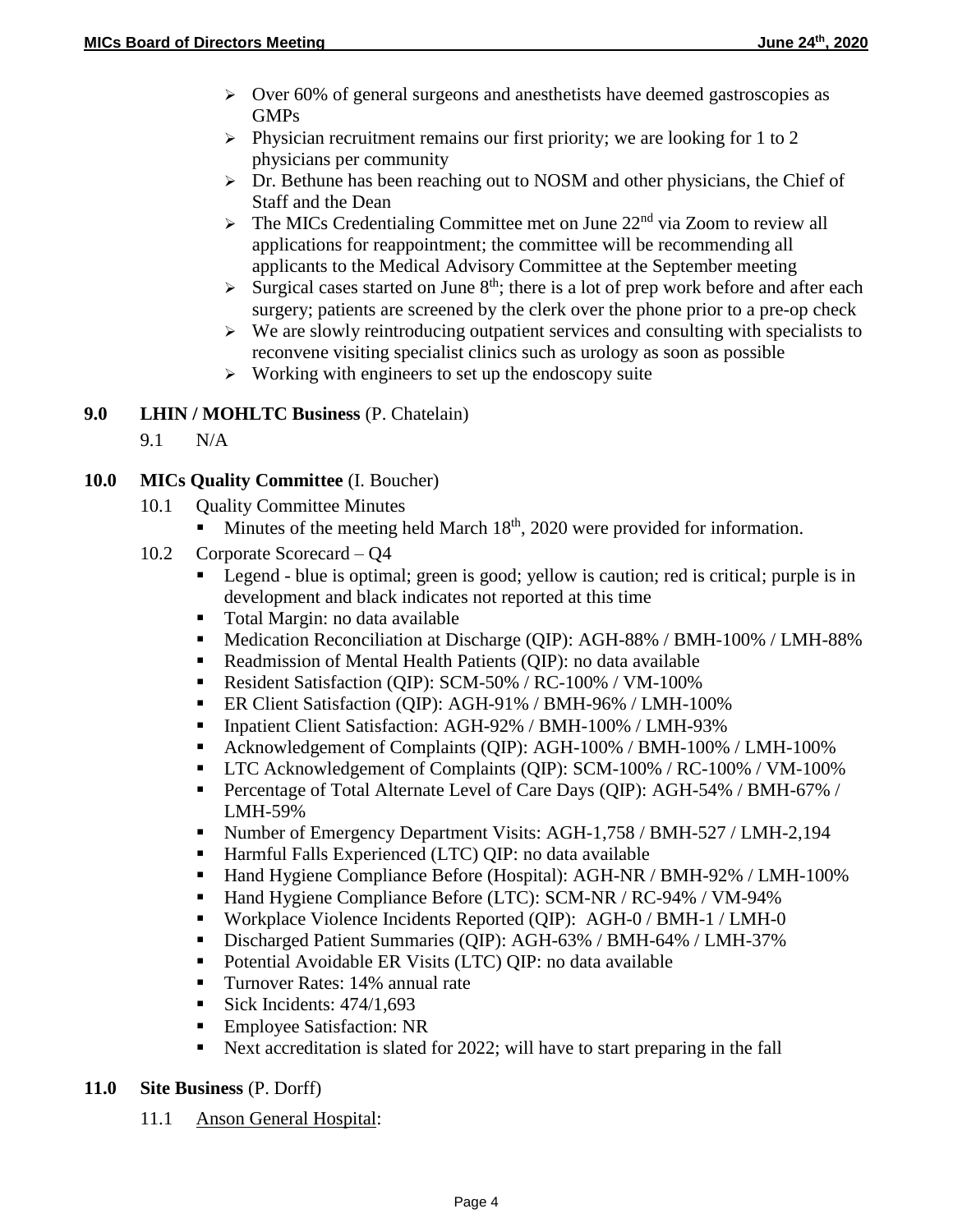- $N/A$
- 11.2 Bingham Memorial Hospital:
	- $N/A$
- 11.3 Lady Minto Hospital:

 $N/A$ 

### **12.0 Partnership Business** (Bob Dennis)

- 12.1 May 2020 Board Effectiveness Survey Results
	- 12 out of 13 surveys were submitted.
- 12.2 June 2020 Board Effectiveness Survey
	- The survey was emailed via Survey Monkey.
- 12.3 Election of Officers of the Board of Directors
	- Deferred until September
- 12.4 Approval of the South Centennial Manor 96-Bed Application
	- The application has been completed and requires board approval to submit to the ministry. Construction cost for a 96-bed facility is \$25M; \$7.7M needs to be fundraised over 25 years; must be co-signed by MOH&LTC before it is approved; working drawings; construction 2021; spring of 2023 completion
	- Design might change due to COVID but the process must start nevertheless as it is a lengthy process; public consultation will be needed and probably done online; Dr. Fred Gibbons of Northern College as well as the Inninew Friendship Centre of Cochrane have provided letters of support; there is some push for the government to start paying for LTC homes
	- Guests Suzanne de Laplante and Gilles Forget, Co-Chairs of the SCM Redevelopment Committee spoke on behalf of moving forward with the application for the redevelopment.

Motion:

Moved by: B. Dennis Seconded by: A. Zsigmond

Be it resolved,

**THAT** the MICs Board of Directors approve the submission of a new 96-bed SCM application to the Ministry of Long-Term Care as presented.

Carried.

#### 12.5 Approval of the ONE Wave 2 Implementation Planning Gate 2

Board members participated in an education session on June  $17<sup>th</sup>$  in order to make a better informed decision.

Motion:

Moved by: D. O'Connor Seconded by: S. Denault Abstained: B. Dennis Abstained: I. Clarke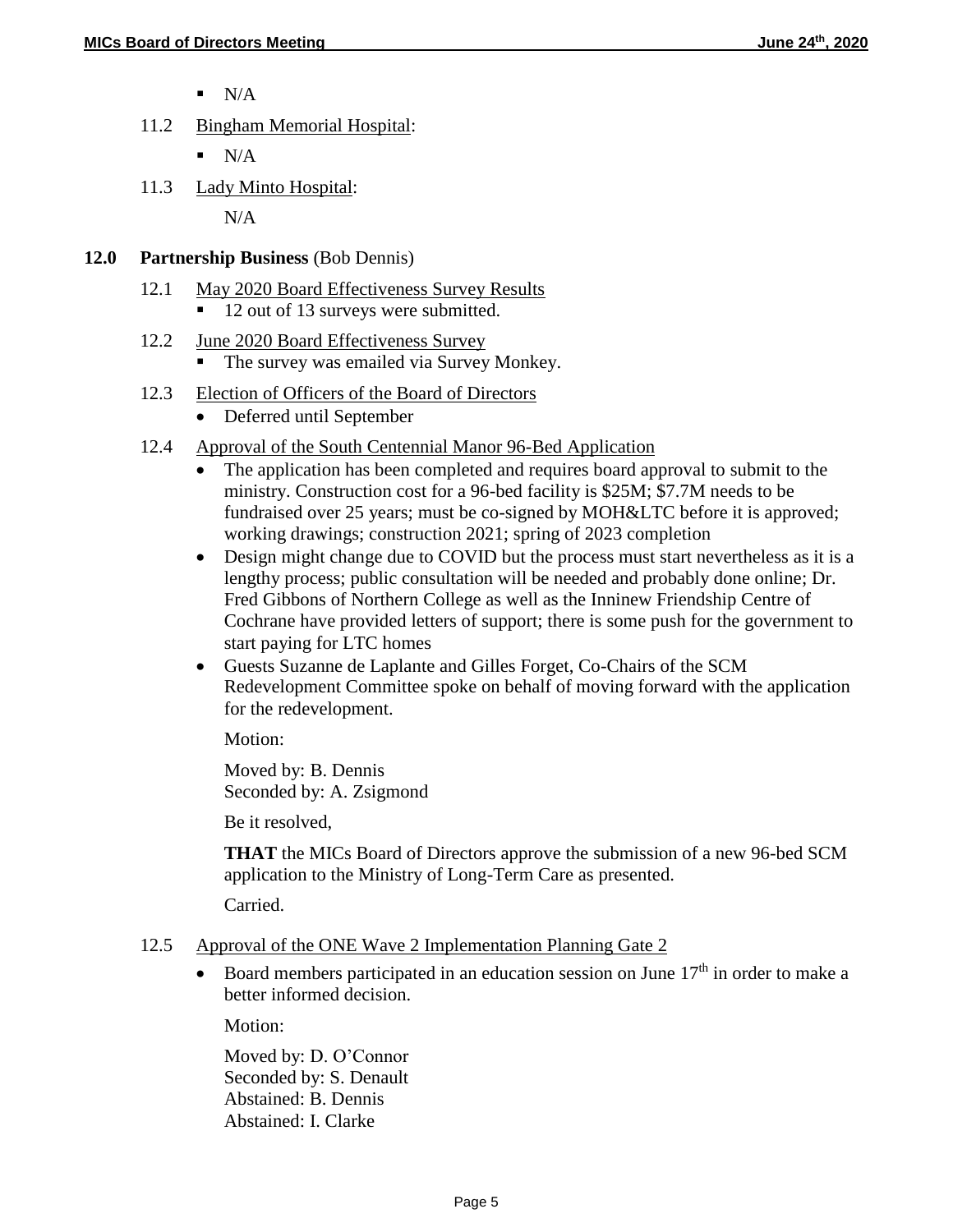Be it resolved,

**THAT** the MICs Board of Directors accepts and endorses the recommendations of the ONE Workshop and agrees to proceed collaboratively towards further development of a NewCo governance model and operating model based on these recommendations be approved. The Hospitals will not be legally committed to participate in the NewCo until they approve and sign a Memorandum of Understanding reflecting the more detailed recommendations to be developed at Workshop 2.

Carried.

### **13.0 In Camera**

13.1 Motion to go in-camera

Moved by: B. Dennis Seconded by: D. Delaurier

- 13.2 Non-Union Salary Increase for 2020-2021
- 13.3 Motion to go out of in-camera

Moved by: D. O'Connor Seconded by: J. Gibson

13.4 Motion to approve salary increase for non-union and management

Moved by: D. O'Connor Seconded by: D. Delaurier

Be it resolved,

**THAT** the MICs Board of Directors approve the salary increase for non-union and management excluding the Executive Team for 2020-2021 effective April  $1<sup>st</sup>$ , 2020 at an annualized cost of \$10,616.

Carried.

- **14.0 MICs News** (P. Dorff)
	- June 2020 MICs Newsletter was provided for information.

# **15.0 Next Meeting Date** (P. Dorff)

- Wednesday, September 23 rd, 2020 at 6:00 p.m. (BMH Lead Site)
- **16.0 Upcoming Meeting Dates**
	- TBD
- **17.0 Adjournment** (P. Dorff)
	- There being no further business, the meeting adjourned at 8:52 p.m.
- **18.0** Meeting without Management
	- 18.1 Discussion of Chief Executive Officer's Performance Summary
	- 18.2 Approval of Chief Executive Officer's Performance Summary

Motion to approve Chief Executive Officer's Performance Appraisal Summary